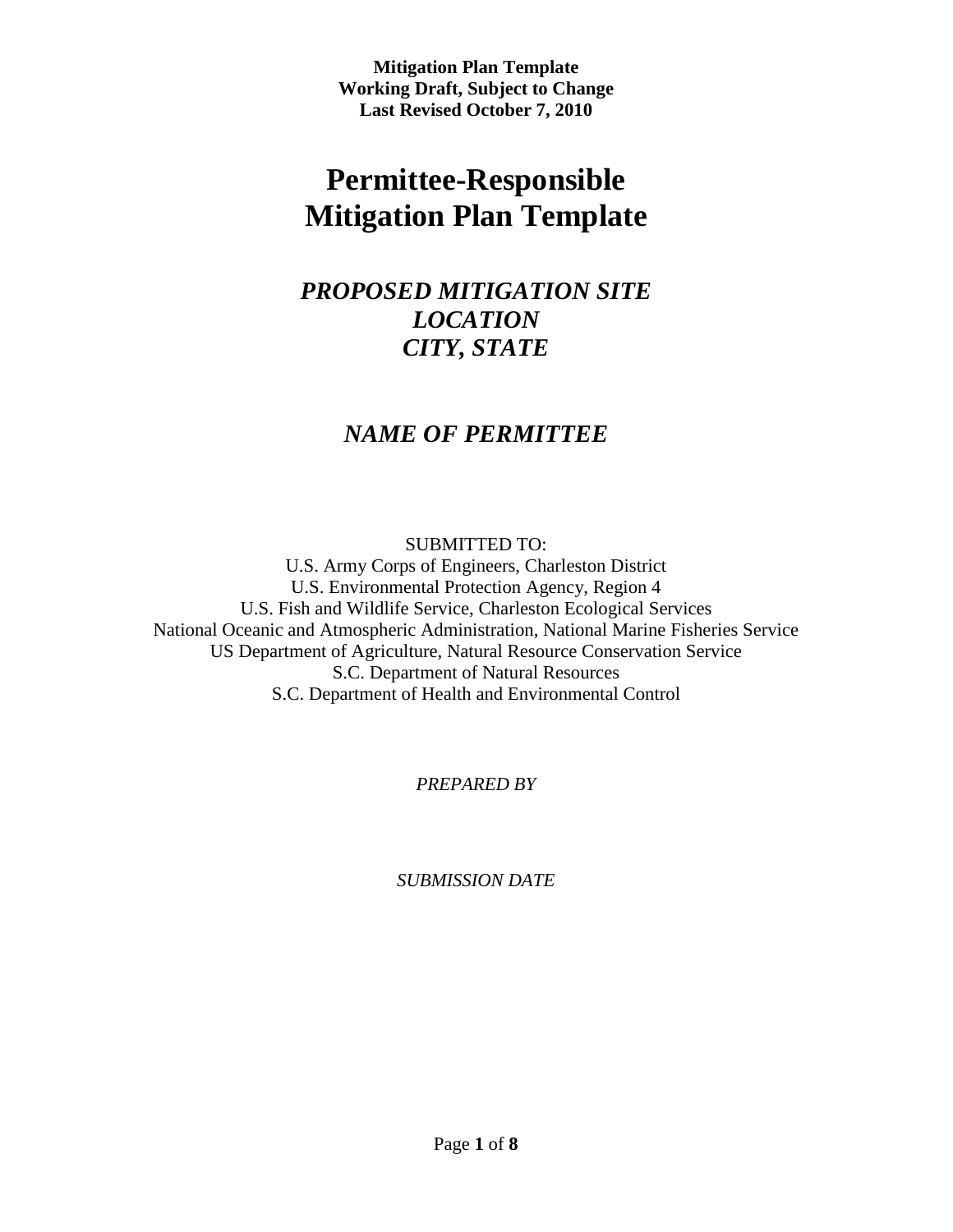#### **1.0 PROJECT DESCRIPTION**

*This section should include a general description of the proposed project and the specific activities that adversely impact waters of the United States and other aquatic resources on the project site. Prior to considering a proposed compensatory mitigation plan, the Corps must complete our evaluation of alternatives required by the 404(b)(1) Guidelines, and the permit applicant must avoid and minimize potential impacts to aquatic resources to the maximum extent practicable. Therefore, this section must include information about the alternatives that were considered during the evaluation of the proposed project. All applications for a standard DA permit must include information about other layouts on the project site and other project sites that would avoid and minimize potential impacts to aquatic resources. Pre-construction notifications for activities authorized by Nationwide Permits must address avoidance and minimization of potential adverse impacts on the project site.* 

#### **2.0 AVAILABLE MITIGATION CREDITS**

*This section should include information about the number and type of mitigation credits that are available within the same watershed as the proposed project. This information may be obtained using the Regulatory In-Lieu Fee and Bank Information Tracking System (RIBITS) at [http://216.83.232.125:443/pls/htmldb/f?p=101.](http://216.83.232.125:443/pls/htmldb/f?p=101%20) RIBITS is an interactive web-based compensatory mitigation tracking system. The public is able to view information, including bank names, contact information, service area maps, and credits ledgers for the majority of the approved mitigation banks in South Carolina. Permit applicants should contact the individual mitigation banks and ILF programs whose service areas overlap the location of the proposed project for additional information about the availability of mitigation credits.* 

#### **3.0 WATERSHED APPROACH**

*The goal of a watershed approach is to maintain and improve the quality and quantity of aquatic resources through the strategic selection of compensatory mitigation sites. Therefore, permit applicants should consider factors such as current trends in habitat loss or conversion; cumulative impacts of past development activities; and chronic environmental problems such as flooding or poor water quality within the same 8-digit Hydrologic Unit Code and the subwatershed where the proposed project is located.* 

*The information needed to support a watershed approach (33 CFR 332.3(c)) should be commensurate with the proposed impacts to aquatic resources. The Charleston District has identified several sources of information that may be useful for this purpose, and has posted this information on our website at [www.usace.army.mil.](http://www.usace.army.mil/) The permit applicant should use and supplement this information to describe the existing condition of the 8-Digit HUC and the subwatershed where the proposed project is located. If possible, the permit applicant should also identify the aquatic resource needs of the watershed where the proposed project is located.*

*This information should also be used below (Section 4.2 Site Selection) to identify and discuss potential mitigation alternatives that were considered during the development of a proposed mitigation plan.*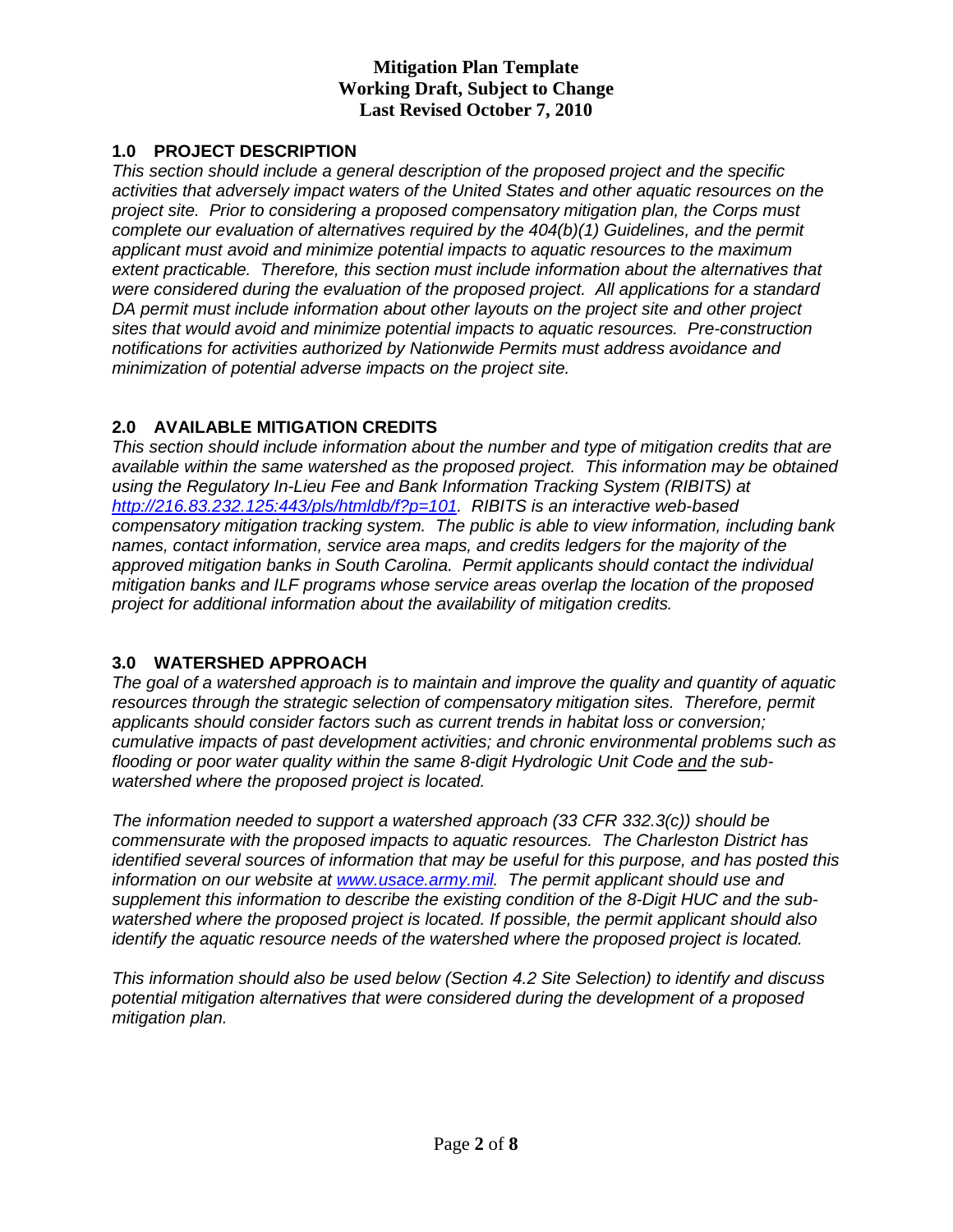#### **4.0 PROPOSED COMPENSATORY MITIGATION PLAN**

*The components of a complete mitigation plan are identified in the Mitigation Rule (33 CFR 332.4(c). The following sections provide additional local guidance about the information that will be required to review and approve a PRM plan.* 

4.1 Goals and Objectives: *This section should include a statement regarding your intent to preserve, enhance, restore and/or create wetlands and/or tributaries of (include name of nearest blue-line stream) to provide compensatory mitigation for adverse impacts to wetlands, streams and/or other aquatic resources authorized by Department of the Army permit #XXXXX. Provide a description of each aquatic resource type and amount that will be provided, the method of compensation (i.e., restoration, establishment, enhancement, and/or preservation), and the manner in which the resource functions of the compensatory mitigation project will address the ecological needs of the watershed, ecoregion, physiographic province, or other geographic area of interest.*

4.2 Site Selection: *Provide a description of the factors considered during the site selection process. This should include consideration of watershed needs, onsite alternatives, where applicable, and the practicability of accomplishing ecologically self-sustaining aquatic resource restoration, establishment, enhancement, and/or preservation at the compensatory mitigation project site. In determining the ecological suitability of the compensatory mitigation project site, consideration must be given to the factors listed below:*

*4.2.1 Hydrological conditions, soil characteristics, and other physical and chemical characteristics;*

*4.2.2 Watershed-scale features, such as aquatic habitat diversity, habitat connectivity, and other landscape scale functions;*

*4.2.3 The size and location of the compensatory mitigation site relative to hydrologic sources (including the availability of water rights) and other ecological features;*

*4.2.4 Compatibility with adjacent land uses and watershed management plans; 4.2.5 Reasonably foreseeable effects the compensatory mitigation project will have on* 

*ecologically important aquatic or terrestrial resources (e.g., shallow sub-tidal habitat, mature forests), cultural sites, or habitat for federal or state listed, threatened and endangered species; and*

*4.2.6 Other relevant factors including, but not limited to, development trends, anticipated land use changes, habitat status and trends, the relative locations of the impact and mitigation sites in the stream network, local or regional goals for the restoration or protection of particular habitat types or functions (e.g., re-establishment of habitat corridors or habitat for species of concern), water quality goals, floodplain management goals, and the relative potential for chemical contamination of the aquatic resources.*

4.3 Site Protection: *Long-term protection of privately owned compensatory mitigation sites may be provided through real estate instruments such as a conservation easement or the transfer of title to a federal, tribal, state, or local resource agency, or a non-profit conservation organization. For government property, a Memorandum of Agreement or similar mechanism must prohibit incompatible land uses and establish a third party right of enforcement to ensure sufficient protection to the compensatory mitigation site. The method of site protection and the identity of the conservation easement holder, the party that will hold title to the property, or the government agency responsible for managing the property must be included in this section.*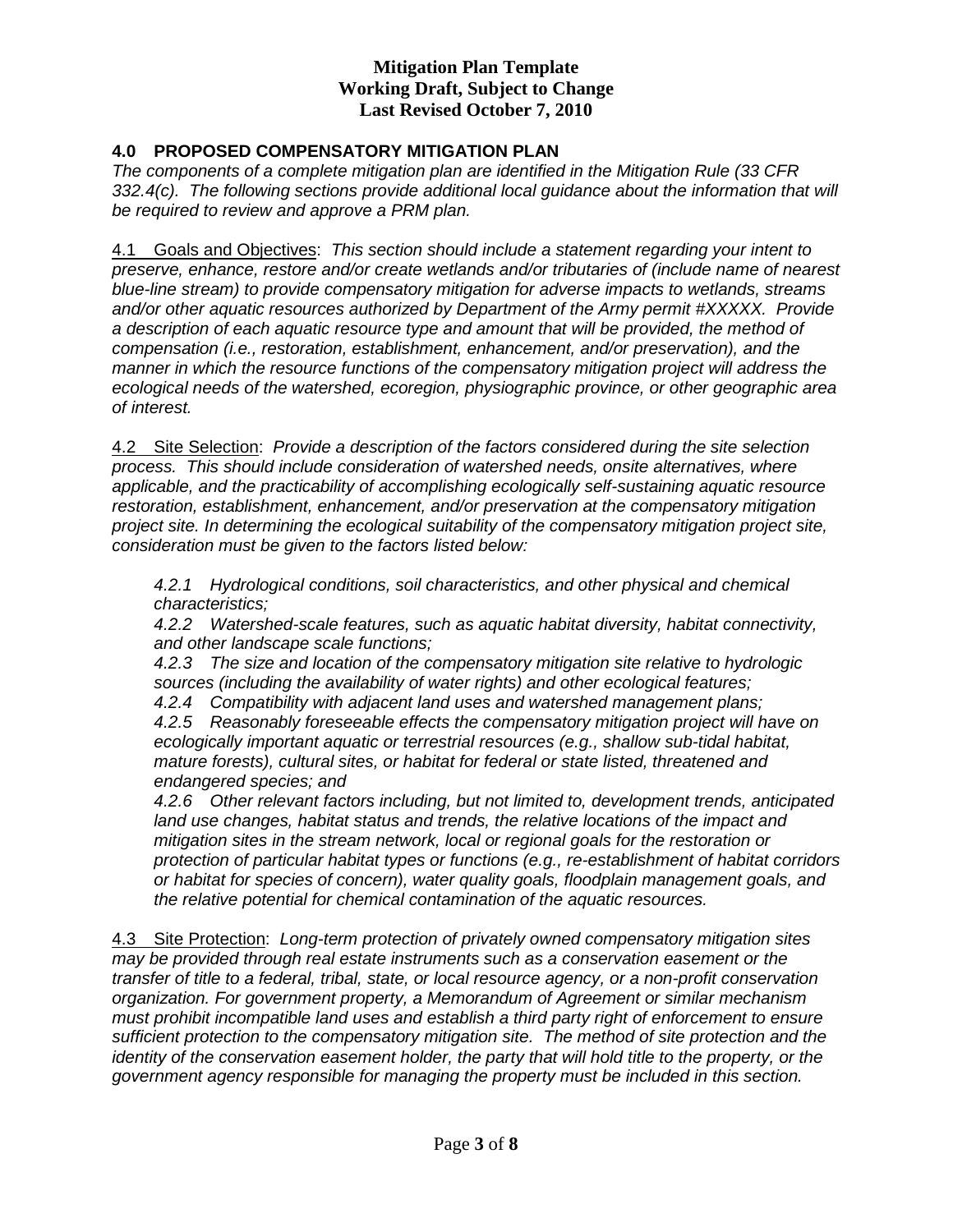*The Charleston District's Model Conservation Easement and Model Restrictive Covenant are available at our website ([http://www.sac.usace.army.mil](http://www.sac.usace.army.mil/)). Any proposed changes to the model documents must be identified clearly using track changes or a similar method to facilitate review of these legal documents. Failure to identify changes may result in the document being returned to the bank sponsor without review.* 

#### 4.4 Baseline Conditions :

4.4.1 Project Site: *Since the objective of compensatory mitigation is to offset adverse impacts to waters of the United States authorized by DA permits, every permit application must include information about the existing condition of aquatic resources (streams, open waters, wetlands, etc) located on the project site. This information is used to determine both the number and type of mitigation credits that will be required to offset adverse impacts associated with the proposed project. This information should include photographs and data sheets of the specific aquatic resources that will be impacted on the project site, and should support the Required Mitigation Credit Worksheets for the proposed project.* 

4.4.2 Proposed Mitigation Site: *In order to describe the existing condition of the mitigation site, the permit applicant will need to research and describe historic conditions, any past modifications to the mitigation site, and any ongoing changes in response to natural disturbances or management practices. The following resources are examples of information that may be used to describe the mitigation site: maps showing the location and boundaries of the property, information on current soil conditions, historical and existing hydrologic conditions, historic and existing plant communities, historical and cultural information about the site including past, present and future uses of the property including impacts to resources, jurisdictional determination (provide copy of confirmation and reference appendix for associated data/maps), water quality (for impaired streams, please reference most recent 303D listing information and cause of impairment at <http://www.scdhec.gov/environment/water/tmdl/index.htm>), and a description of each aquatic resource type (Hydrogeomorphic Approach, Cowardin classification, Rosgen stream type, etc. as appropriate) and upland habitat type. The baseline information must be sufficient to support the development of the mitigation work plan. For example, longitudinal and cross-sectional data including entrenchment ratio, width/depth ratio, sinuosity, slope, and pebble count are necessary to evaluate the existing condition of a stream. Therefore, this information is required if stream restoration activities are proposed as part of the mitigation plan.* 

4.4.3 Reference Site: *The baseline information gathered by the permit applicant for the reference site is used to identify the mitigation site potential and to assist in the development of appropriate performance standards. Therefore, a similar level of effort (see 4.4.2 above) is required to describe the existing condition of the reference site. The reference site should be located within the same watershed as the mitigation site. Since the reference site will be monitored throughout the life of the proposed project, it must be located in an area that will not be affected by the proposed restoration activities or future development of adjacent or nearby properties.* 

4.5 Determination of Credits: *The permit applicant should use the most recent version of the Charleston District Guidelines for Preparing a Compensatory Mitigation Plan (Appendix C and D) to determine the number of mitigation credits required to offset a proposed project and to*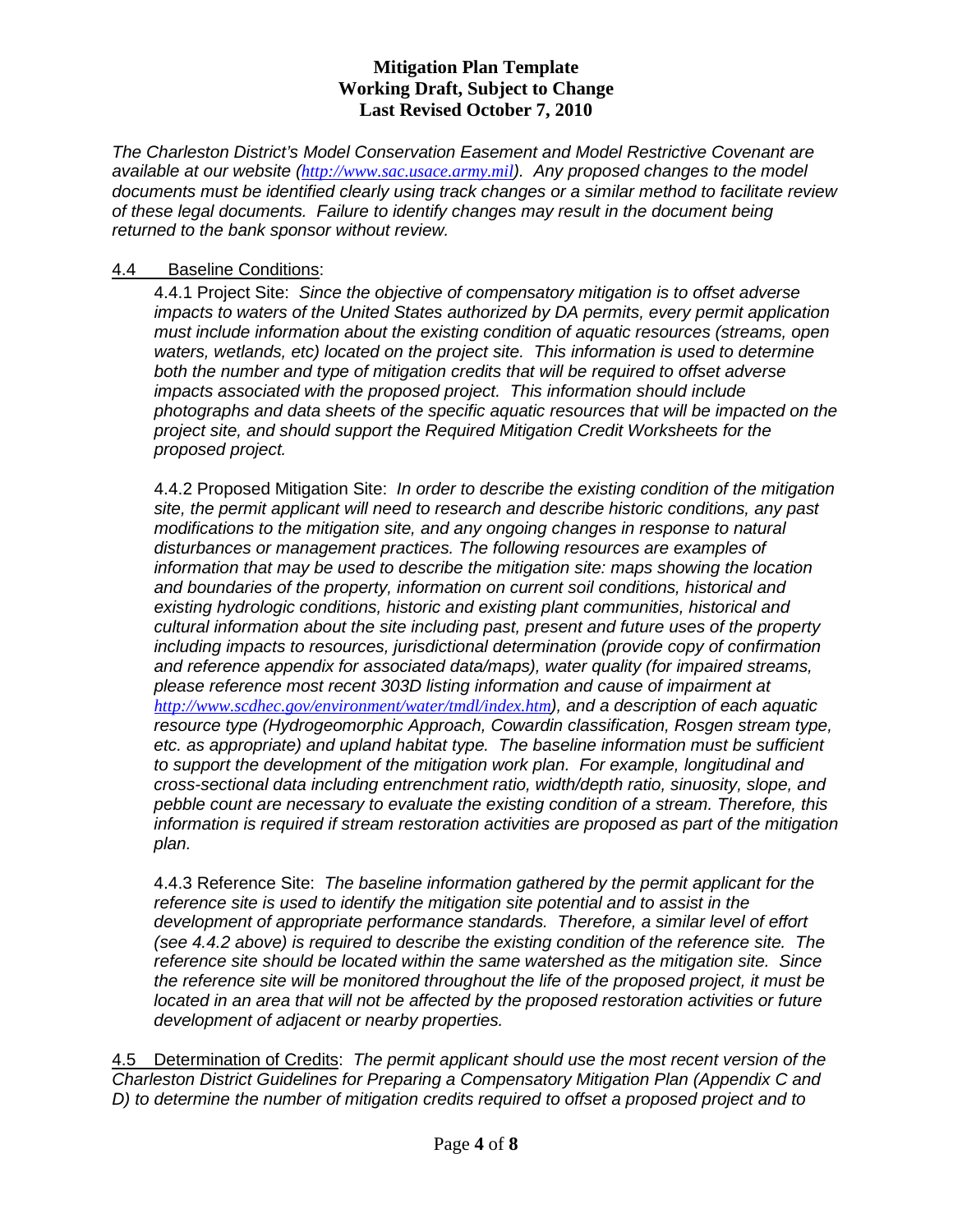*estimate the number of mitigation credits generated by a proposed mitigation plan. This section should include a copy of all worksheets and information that supports the values that were used in the worksheets.*

4.6 Mitigation Work Plan: *This section should include (as applicable) detailed design plans for the proposed restoration and enhancement activities and a description of the proposed activities for each area including existing and proposed elevation and slopes, construction methods, construction schedules, construction sequence, source of water including connections to existing waters and uplands; hydroperiod (seasonal depth, duration, and timing of inundation and saturation), methods for establishing the desired plant community; plans to control invasive plant species; proposed native plant species composition, source of species, plant location map, plant spatial structure, expected natural regeneration, soil profile, source of soils, target soil characteristics, erosion and soil compaction control measures, planned habitat, planned buffer, interpretive signs, trails, and/or fences. For stream compensatory mitigation projects, the mitigation work plan may also include other relevant information such as planform geometry, channel form (e.g., typical channel cross-section), watershed size, design drainage, and riparian area plantings. For buffer enhancement, you must provide target vegetation composition, species list, cumulative density of plantings, and planting schedule. If removing impoundment structures or performing in-stream restoration, please provide detailed and specific information/design plans regarding proposed restoration techniques. The proposed mitigation activities should be clearly shown on a map of the mitigation site.* 

4.7 Maintenance Plan: *A description and schedule of maintenance activities that are required to ensure the proposed mitigation site develops as expected once the initial construction is completed. This may include measures to control predation of mitigation plantings, temporary irrigation to facilitate plant establishment, procedures for conducting supplemental plantings and/or maintenance and repair of any water control or in-stream structures.*

4.8 Performance Standards: *Performance standards must be developed for each mitigation activity or management unit on the mitigation site. A management unit should not include more than one aquatic resource type (stream, wetland, etc.) or mitigation method (restoration, enhancement, establishment, or preservation). Performance standards should describe the mitigation activities that are being conducted and should establish criteria for documenting the degree of success and whether the mitigation site has achieved the desired objectives. The following are examples of acceptable performance standards:*

*Forested Wetland - For areas involving vegetative restoration, plantings should include a diversity of species similar to those found in the reference site. An initial stocking density of 300 trees per acre (12' x 12' spacing) is recommended with a target density of 150-300 stems/acre and 85% canopy coverage after five years. In addition, planted species must show a consistent increase in height, lateral growth and root collar diameter throughout the monitoring period.*

*Hydrology - Wetlands would be considered successfully restored or enhanced when monitoring demonstrates that the degree and duration of flooding has increased over the baseline and is comparable to a suitable reference wetland. For effectively drained areas, success criteria should include quantitative criteria demonstrating the area meets jurisdictional criteria for vegetation and hydrology and that it is comparable to a reference area.*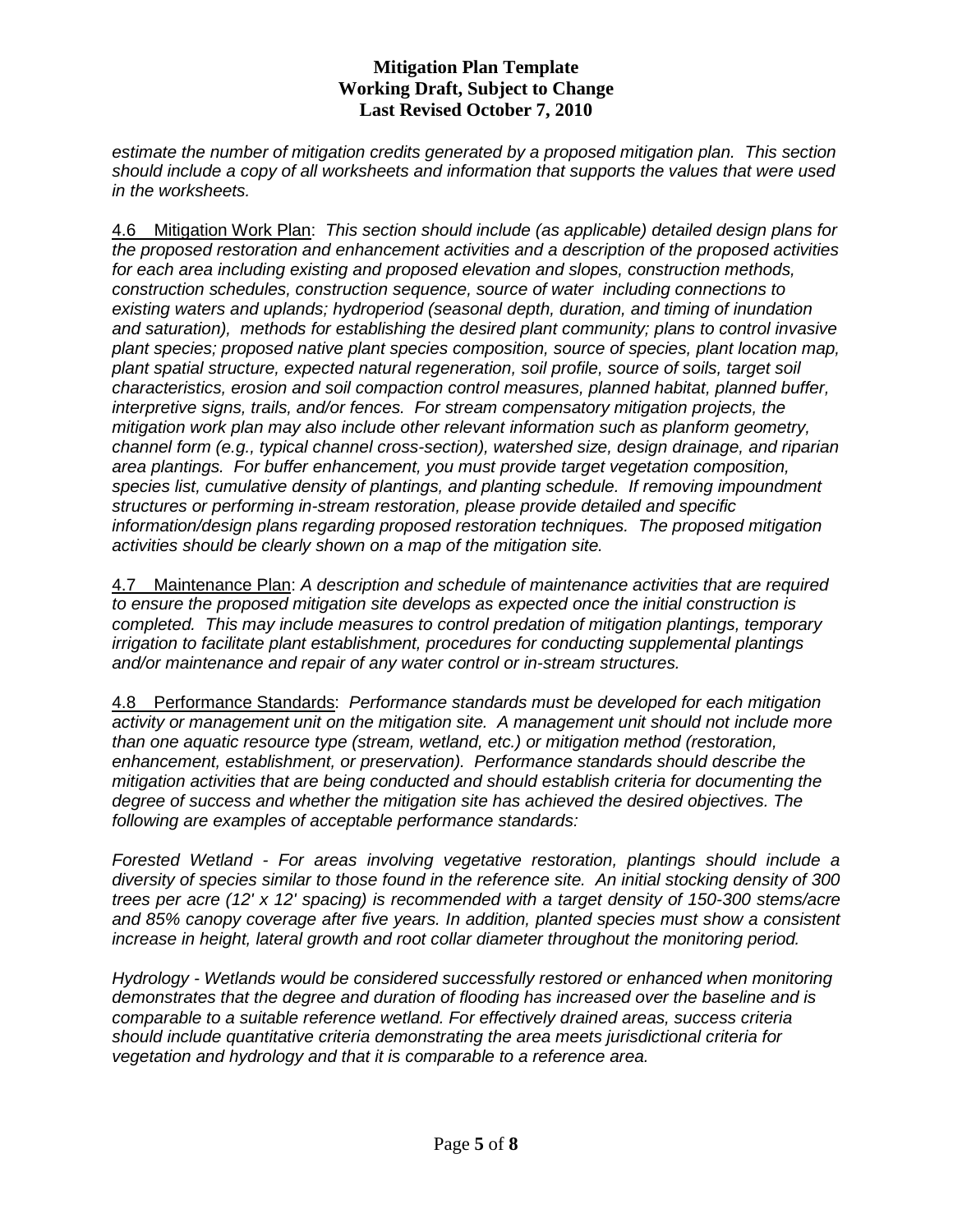*Stream Restoration - Following 5 years of monitoring and through two bank full events, the data demonstrates that the restored stream is in stable condition, stream parameters are comparable to the reference reach, and baseline conditions for stream biology and water quality have been maintained or improved. For units requiring riparian buffer plantings, including buffer enhancement units, vegetative success criteria should in addition to survival rate include that seedlings show a consistent increase in height, lateral growth and root collar diameter throughout the monitoring period.* 

*Performance Standards may be based on functional, conditional, or other suitable assessment methods and/or criteria and may include hydrological, vegetative, faunal, and soil measures. This section of the approved mitigation plan should also describe how the performance standards will be used to verify that the mitigation site is meeting interim success criteria and the objectives have been attained. The target values or range of values for the parameters specified in the performance standards should be calibrated with the reference site(s).*

#### 4.9 Monitoring Requirements :

*4.9.1 Monitoring Reports- (5-year minimum) Monitoring reports should be concise and provide information to describe the site conditions and whether the mitigation project is meeting its performance standards. The report should include a narrative that provides an overview of site conditions and function; design drawings, maps, and photographs to illustrate site conditions, and functional assessments used to provide quantitative or qualitative measures of the functions provided by the mitigation project. Photographs should be formatted to print on a standard 8.5 x 11 sheet of paper, dated, and clearly labeled with the direction from which the photo was taken. Maps should show the location of the mitigation site, habitat types, locations of photographic reference points, transects, sampling data points, and/or other features pertinent to the mitigation site. Additional components of the narrative are:*

*4.9.1.1 Name of party responsible for conducting the monitoring and the date(s) of the inspection.*

*4.9.1.2 A brief description of the approved compensatory mitigation plan and the dates when specific mitigation activities were commenced and/or were completed. 4.9.1.3 A paragraph describing whether the mitigation site is developing as expected. This summary should be supported by a detailed description of each management unit, and whether or not each management unit is developing as expected and meeting the necessary performance standards.* 

*4.9.1.4 If one or more management units are not meeting the necessary performance standards, the permit applicant must submit a description of the existing condition, identify the reason(s) that the management unit is not meeting performance standards, and submit a proposal to conduct remedial actions and bring the management unit into compliance with the approved mitigation plan. 4.9.1.5 Dates of any corrective or maintenance activities conducted since the previous report submission.*

#### *4.9.2 Monitoring Parameters should include:*

*4.9.2.1 For stream restoration, channel stability should be monitored at permanently established monitoring stations located at the most upstream and downstream limits of the bank and at several cross sections at stations located*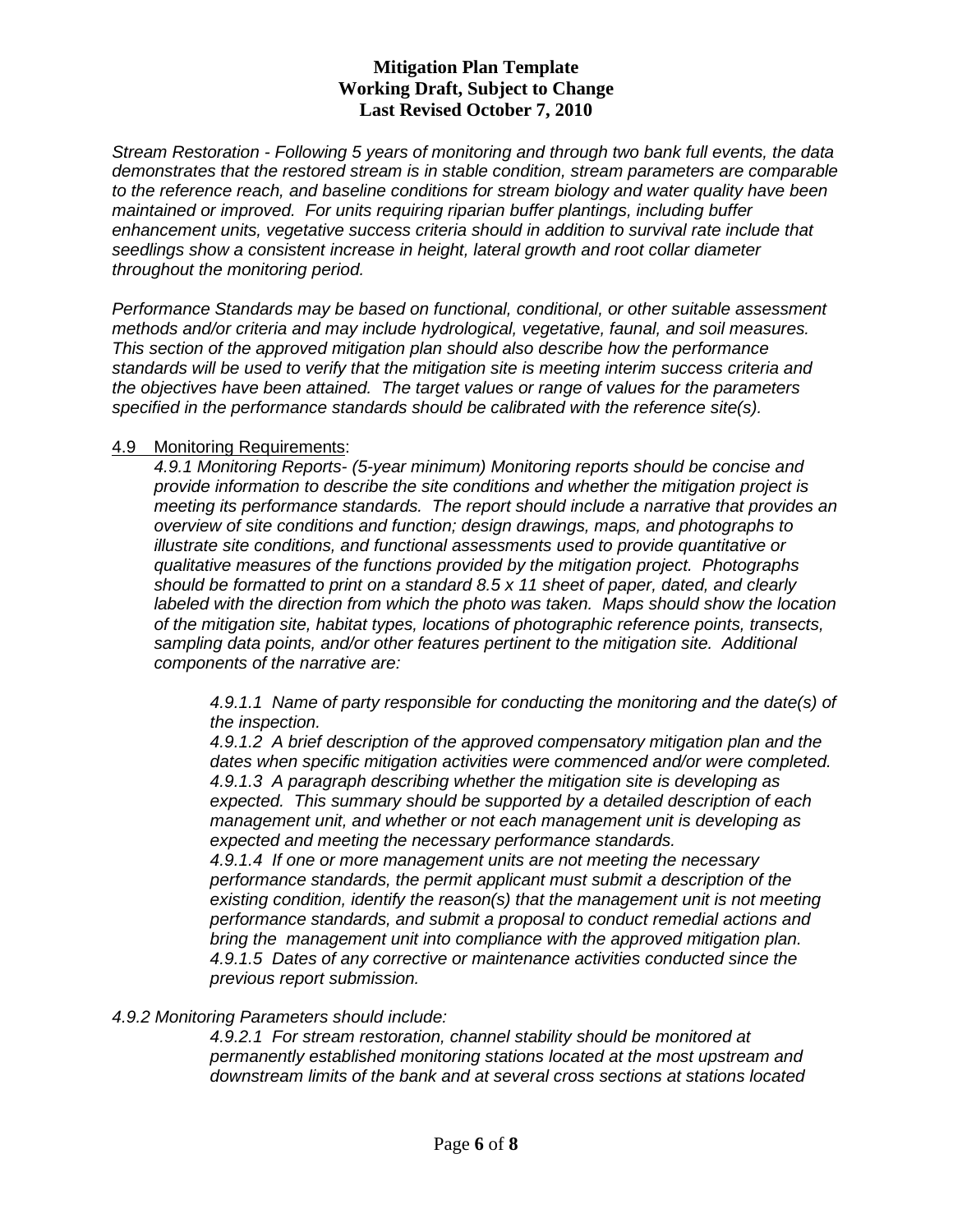*within restoration reaches. For each station, measurements should include photographic documentation, plan view, longitudinal profile, and pebble counts. 4.9.2.2 Vegetative monitoring, for all units involving planting, should include measurements of height, lateral growth, and root collar diameter in addition to density of all trees by species including regeneration; composition, density, DBH, and height of all planted trees to determine survivability and growth rate; density and/or estimated coverage of all exotic species; and composition and estimated coverage of shrub and herbaceous (dominant, 10% or greater coverage) species. 4.9.2.3 Benthic macroinvertebrates should be sampled in accordance with SCDHEC qualitative sampling protocols. This data should be collected and analyzed by a state certified lab at permanently established monitoring stations located at the most upstream and downstream limits of the bank and at additional stations within the bank located downstream of each restoration reach. Biotic index, abundance, diversity, and the species list for each station should be listed in the monitoring report.*

*4.9.2.4 Water quality data should include, but is not limited to, the following parameters: pH, dissolved oxygen, temperature, conductivity, hardness. This data should be collected and analyzed by a state certified lab at permanently established monitoring stations located at the most upstream and downstream limits of the bank and at additional stations within the bank located downstream of each restoration reach.*

*4.9.2.5 Hydrology data: Monitoring wells should have corresponding rain gauges to document response times and duration of saturation. For guidance on the installation of monitoring wells for wetland hydrology, please reference ERDC standards:*

<http://el.erdc.usace.army.mil/elpubs/pdf/tnwrap06-2.pdf>

http://el.erdc.usace.army.mil/elpubs/pdf/tnwrap00-2.pdf

4.10 Long-term Management Plan: *This section describes activities that are expected to occur after all of the compensatory mitigation activities are completed and the mitigation plan is determined to be successful. Unlike maintenance activities that facilitate the development of the mitigation site during the operation of the mitigation bank, the long-term management plan should address activities that are required to ensure that the mitigation site continues to provide aquatic resource functions and services in perpetuity.*

4.10.1 Ownership of the Mitigation Site*: The long-term management plan should state whether the mitigation site will remain in private ownership or whether the existing property owner plans to convey the mitigation site to an appropriate conservation group or government agency, and the method for ensuring that the new property owner(s) understands their responsibility to protect the mitigation site in perpetuity (if applicable).*  4.10.2 Identity of Long-Term Steward: *Identify the name and contact information for the Long-Term Steward and a statement of their responsibilities.*